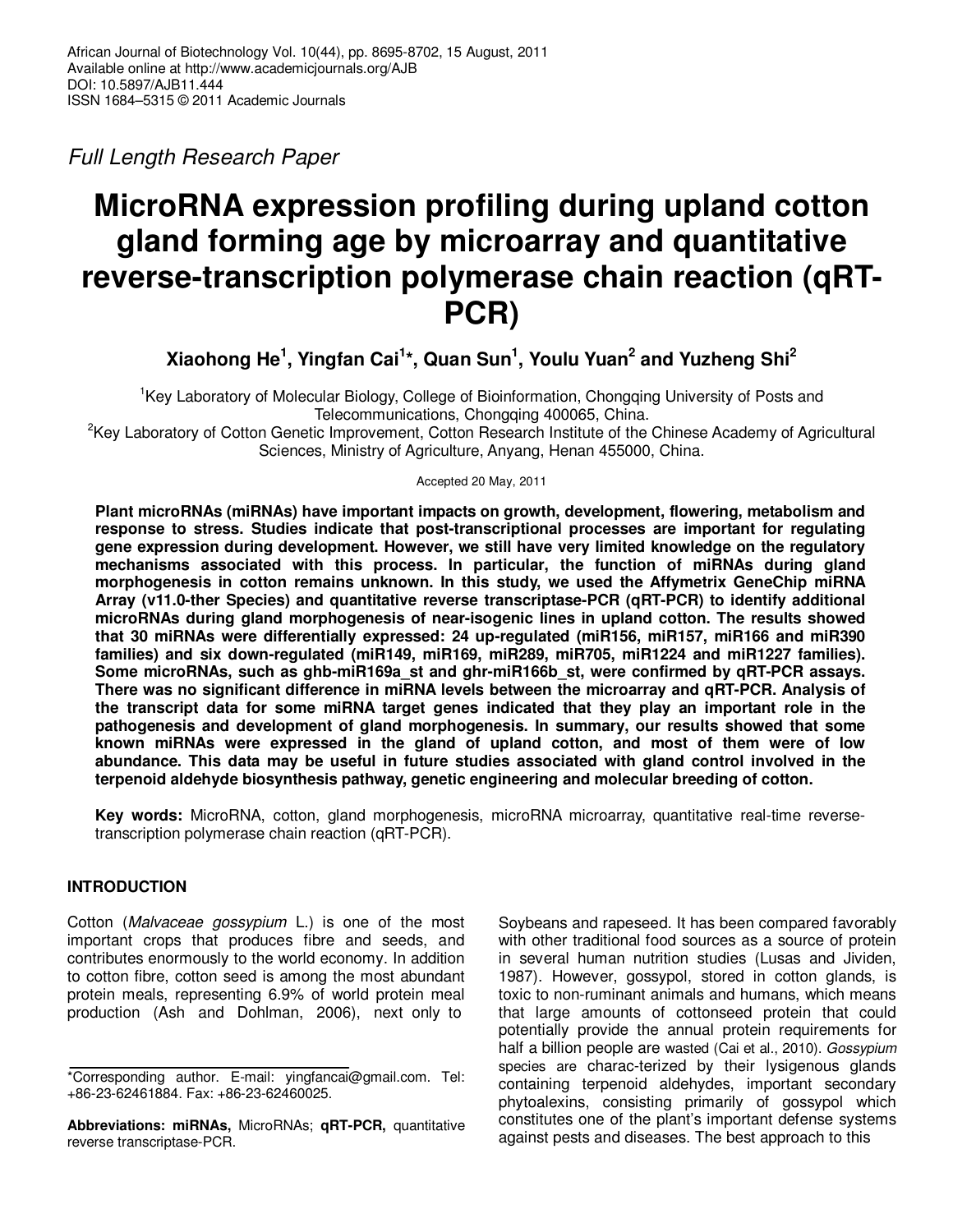issue is to create glandless seeds and glanded plant cotton (Cai et al., 2010).

MicroRNA (miRNA) is a form of a small, singlestranded RNA which is 18- to 25-nucleotides long. It is transcribed from DNA and instead of being translated into protein; it regulates the functions of other genes in protein synthesis (Chen et al., 2006). Thus, miRNAs are genes that modulate other protein-coding genes. They trigger the translational inhibition of target messenger RNAs by binding to their 3'-untranslated region (Lee et al., 1993; Slack et al., 2000).

Large-scale sequencing approaches have been used to explore small RNAs at the genome level in plants (Lu et al., 2005). To date, there are 15,172 miRNA entries in the miRBase 16.0 (http://www.mirbase.org), including 40 miRNAs identified and confirmed in *Gossypium*. miR156, 157, 160, 162, 164, 393, 399, 827 (Zhang et al., 2007), 396, 414, 782 (Khan et al., 2008), 829, 836, 845 and 865 families (Ruan et al., 2009; Abdurakhmonov et al., 2008) have been predicted and identified in cotton using bioinformatics (Zhang et al., 2009) and the Solexa method. Gossypium miRNAs function as regulators in a wide range of processes including expression during ovule (Abdurakhmonov et al., 2008) and fibre development (Kwak et al., 2009), leaf and flower development (Pang et al., 2009; Khan et al., 2008), and transcription factors, cell division-regulating proteins and virus response genes (Kwak et al., 2009).

Previous studies primarily focused on miRNA expression in ovules and fibre development. We performed microarray-based miRNA expression profiling and realtime reverse transcriptase-PCR (RT-PCR) to detect differences in miRNA expression profiles before and during cotton gland formation. Furthermore, we investigated the functional role of these miRNAs and the target genes of the selected miRNAs predicted by miRU. Studies on the relationship between miRNAs and the upland cotton gland at the molecular level would be an approach towards ultimate genetically engineering of the regulation of gland and gossypol metabolism.

### **MATERIALS AND METHODS**

The near-isogenic line 3 (glandless seed) and line 11 (glanded) were obtained from the Cotton Institute, the Chinese Academy of Agricultural Sciences (Anyang, China). The seeds were sterilized in a solution containing 70% ethanol and 15%  $H<sub>2</sub>O<sub>2</sub>$  and dipped in sterilized water. Sterilized seeds were allowed to germinate and bud on plates containing sterilized filter paper and water (25°C). Then, the pigment glands began to develop. The seed germination and formation of glands was observed by a dissecting microscope. The germinating seeds of near-isogenic line 11 were at stage I at 35 h (after germination, before the formation of glands) and stage II at 50 h (after germination, new glands begin to form) (Cai et al., 2003). The germinating seeds of line 3 were collected at the same age as stage II of line 11 seeds. The newly germinating hypocotyls of line 3 variety (about 2 cm, glandless seed and plant, control group) (3-1, 3-2, 3-3), and then the one with a little small red or black glands of line 11 variety (after germination, new glands begin to form, experimental group) (11-4, 11-5, 11-6) were used as the material

#### **RNA preparation**

Total RNA was isolated from each sample using the mirVana™ RNA Isolation Kit (Ambion, lot no. AM1560) following the manufacturer's instruction. The quality of the RNA was evaluated using an Agilent 2100 Bioanalyzer.

#### **Affymetrix GeneChip miRNA Array analysis**

In this study, we used the Affymetrix GeneChip microRNA Array (Affymetrix, Santa Clara, Ca.) to identify additional microRNAs involved in the Gossypium hirsutum during morphogenesis of gland. This array contains 7815 mature microRNAs from 71 organisms (miRBase v. 11.0), 4 replicate features per miRNA. The RNA was labeled using the FlashTag™ Biotin RNA Labeling Kit (Genisphere, Hatfield, PA) according to the manufacturer's instructions. FlashTag labeling is fast, simple, accurate, highly sensitive and reproducible. Starting with approximately 1 µg of total RNA (or LMW RNA enriched from 1 µg of the total), the process began with a brief tailing reaction followed by ligation of the biotinylated signal molecule to the target RNA sample. The high sensitivity of FlashTag is due to Genisphere's proprietary 3DNA dendrimer signal amplification technology. The 3DNA dendrimer is a branched structure of single and double stranded DNA conjugated with numerous labels 7-8. Whereas, other labeling strategies typically target a single biotin to the sample, and FlashTag's 3DNA molecule delivers approximately 15 biotins to the sample. For Affymetrix GeneChip miRNA assay, RNA samples were cleaned with RNase-Free DNase Set(50) (Qiagen, France, lot no. 79254). The GeneChip® Scanner 3000 scan and use the free miRNA QC Tool software for data summarization, normalization and quality control. Analysis of microarray data was carried out by SAM (significance analysis of microarrays) software. Screening condition was defined as FDR controlled at 5%, fold change of ProbeSet greater than 2.0 (fold change of gossypium probe more than 1.5).

### **miRNA target predictions**

The miRNA target prediction was using software miRU (http://bioinfo3.noble.org/miRNA/miRU.htm). The mature miRNA sequences from the refined miRNA set were reverse complemented and matched against the TIGR Cotton Gene Index 6 database, with the parameters relaxed to allow up to three mismatches and score allowed = 3, G:U wobble pairs allowed = 6, other indels allowed = 1. A maximum of three mismatches (excluding mismatch at position 1) was allowed across the length of the mature miRNA.

#### **Reverse transcriptase-PCR and data analyses**

For the first strand cDNA synthesis experiment, 1 µg/conc. of total RNA from each sample was converted to cDNA in a 20 µl reaction containing 1 µl miScript Reverse Transcriptase Mix (Qiagen, France), and 4  $\mu$ l 5  $\times$  miScript RT Buffer. PCR reaction tube was placed in the instrument at 37°C for 60 min, after the reaction at 95℃ for 5 min to inactivate reverse transcriptase, and was then placed on ice.

qRT-PCR of miRNAs was performed using SYBR Green Realtime Quantitative PCR methods following the manufacturer's instruction. One microliter of the reaction mixture was added to 20 µl of PCR mixture containing 10 µl of SYBR Green Realtime PCR Master Mix (TaKaRa), a 0.4 µl 10 µM universal primer and 0.4 µl 10  $\mu$ M primer assay, and 0.4  $\mu$ I 50  $\times$  ROX Reference Dye II and 1  $\mu$ I template. Real-time PCR was carried out in 7500 FAST (ABI) using the following thermal cycling profile: Initial step 95°C for 10 s, followed by 40 cycles of amplification (95 $\degree$ C for 5 s, 60 $\degree$ C for 34 s),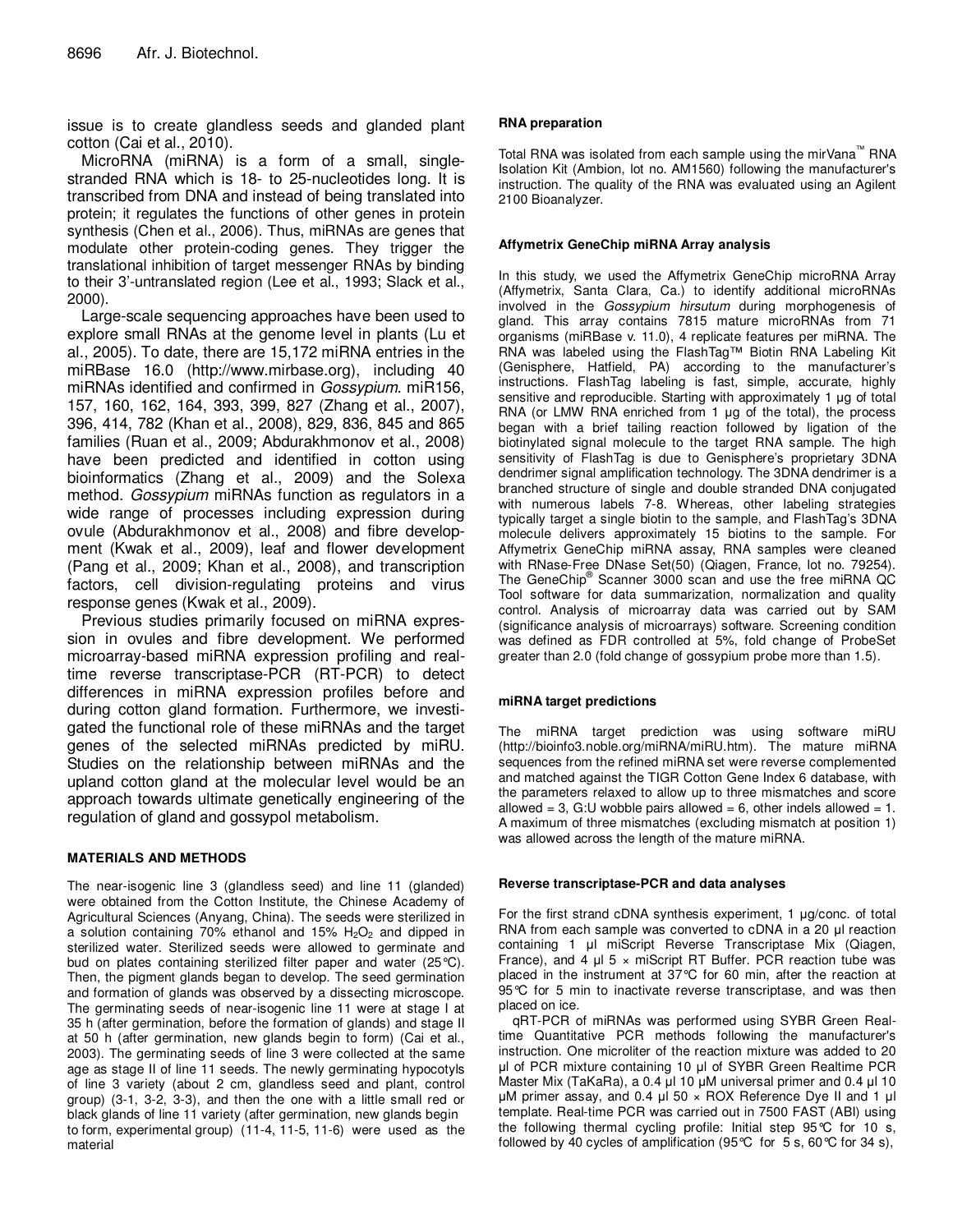final step termination reaction at 4°C. All samples were run in triplicates.

Results were exported to calculate mean Ct, which was then used to calculate ∆Ct value for each miRNA target based on the formula: ∆Ct = Ct (target miRNA)-Ct (5S rRNA). ∆∆Ct for each miRNA target was calculated using the formula ∆∆Ct = ∆Ct (experimental group) -∆Ct (control group). Relative Expression Quantity = 2 -  $\Delta$ ∆Ct.

## **RESULTS AND DISCUSSION**

To identify novel miRNAs during gland morphogenesis, we performed microarray-based miRNA expression profiling and real-time RT-PCR, which are powerful tools for analyzing expression patterns.

# **Total RNA quality**

Total RNA was extracted from samples of near-isogenic lines 3 (glandless seed) and 11 (glanded). RNA quality was evaluated using an Agilent 2100 Bioanalyzer. The ratios ( $OD<sub>260</sub>/OD<sub>280</sub>$ ) of total RNA were 2.0, indicating that samples were suitable for subsequent experiments and analysis.

## **Microarray analysis of miRNA expression**

We employed Affymetrix GeneChip miRNA microarray technique to profile global miRNA expression during morphogenesis of gland. Every sample was repeated three times to improve GeneChip accuracy. GeneChip array image with upland cotton gland miRNAs showed that the result of test is more stable. Correlation of all signal points intensity was more than 95% after normalizes.

 The signal values of reference group were linearity. The average value of hybrid background signal was less than 100. Microarray data were no abnormal data, reproducible, signal uniformity and normal distribution. miRNAs were isolated from before and after the gland formation, and the profiles of the miRNAs expression changes were gained based on the data of the microarrary.

 In comparison with before the formation of glands, there were 24 differentially up-regulated miRNAs and 6 differentially down-regulated miRNAs (Table 1) during upland cotton gland forming stages. These data indicated that upland cotton gland development involved a series of expression of sequential classes of miRNAs. The regulation of these miRNAs indicated that they might play important roles during pigment gland development. The results suggested that the miRNA expression profiles can be used as markers for developmental stages.

# **Real-time quantitative detection of miRNAs using the SYBR Green assay**

Real-time quantitative PCR (qRT-PCR) has been used

for independent validation of microarray data for the relative expression of miRNAs in the cotton pigment gland. The method has been demonstrated to be quantitative and sensitive, and is sufficiently precise to discriminate single nucleotide differences between miRNAs. Moreover, it requires as little as 50 to 100 ng of total RNA (Lu et al., 2005). qRT-PCR was performed using standard protocols of Applied Biosystems 7500 Fast Real-Time PCR System. The method relies on the primer extension conversion of RNA to cDNA by reverse transcription followed by quantitative, real-time PCR (Raymond et al., 2005). An aliquot of cDNA previously used to establish the sensitivity of end-point PCRs was amplified in real-time using 40 cycles of the SYBR Green I assay. The thermal denaturation protocol was performed at the end of the PCR to determine the number of products present in the reaction (Thomas et al., 2008). All reactions were run in triplicate and included no template and no reverse transcription controls for each gene. Three ∆Ct values of the control and experimental groups were obtained for each miRNA gene and were considered significant when  $P < 0.05$ .

The expression levels of two glands associated with miRNAs correlated with the microarray data (Figure 1) were performed and repeated three times. The melting curve of ghb-miR169a\_st, ghr-miR166b\_st and reference genes (5S rRNA) consisted of a single peak, showing that the specificity of the PCR amplification was good. Data from the three experimental replicates provided better reproducibility. However, the expression of two miRNA families (miRNA156 and 157) that were identified on the array could not be confirmed by qRT-PCR. This may be due to the methylation of plant miRNA, which requires the use of another quantitative analysis procedure.

Expression levels of selected miRNAs in association with gland development from qRT-PCR analyses confirm data obtained by miRNA microarrays. The results of the two methods (array and qRT-PCR) are consistent in fold change. We concluded that these differences were primarily due to the limitations associated with using microarray technology. In short, the miRNA expression profiling by the Affymetrix GeneChip miRNA microarray and qRT-PCR provided some valuable information (Figure 2). However, the additional effort required to validate the data makes this approach less attractive for quantifying miRNA expression effects in target genes.

### **miRNA target gene predictions**

The computational miRU method effectively predicts plant miRNA targets. We used this method to predict conserved mRNA targets of gland-associated miRNAs (Table 2). Mature miRNA sequences from the refined miRNA set were reverse complemented and matched against the TIGR Cotton Gene Index 6 database. The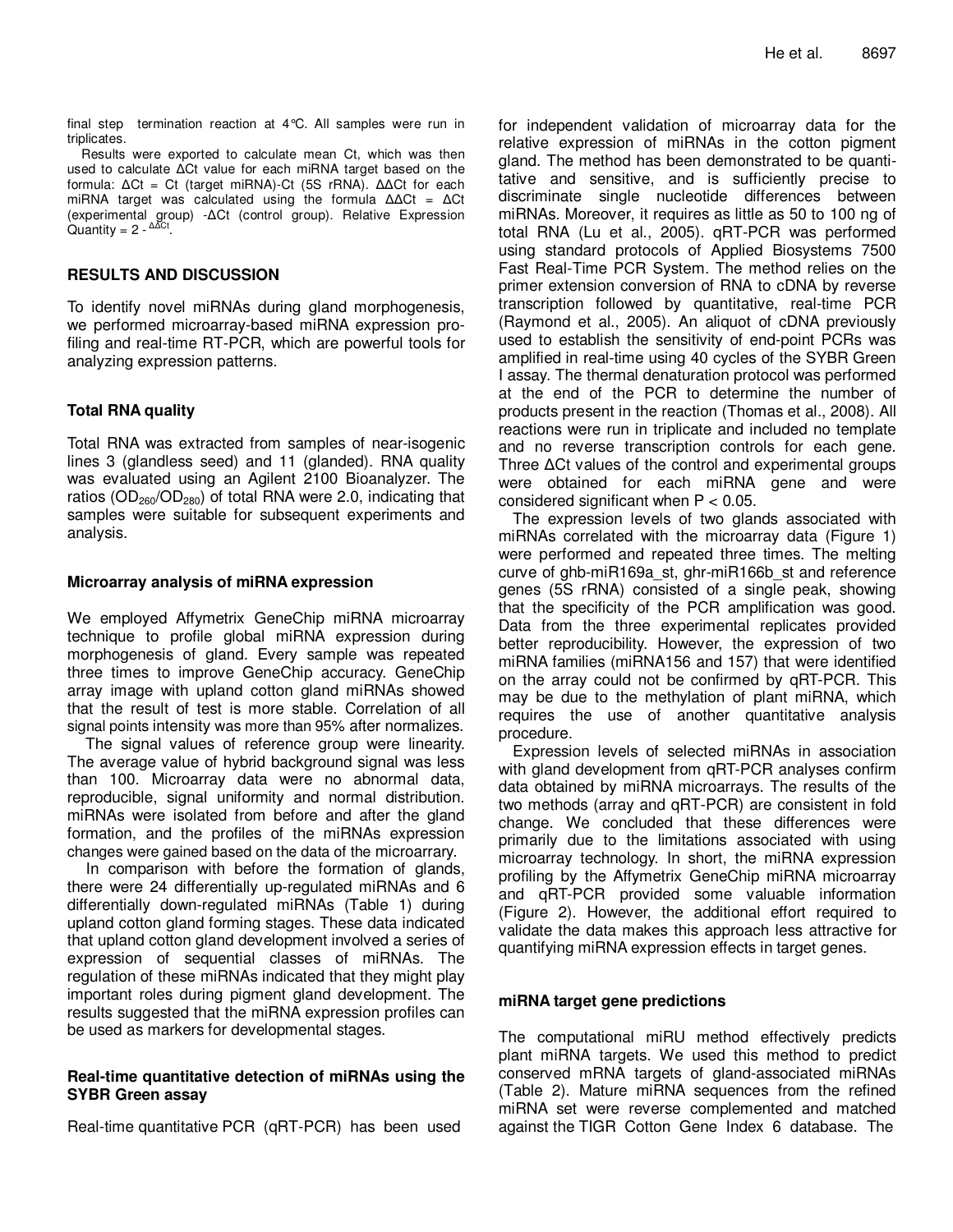**Table 1.** Differential expression miRNAs during gland forming age in cotton.

| <b>Parameter</b>             | Gene ID             | Species scientific name    | <b>Fold change</b> | $q$ -value $(\%)$ | Localfdr (%) |
|------------------------------|---------------------|----------------------------|--------------------|-------------------|--------------|
|                              | ath-miR157a st      | Arabidopsis thaliana       | 8.45               | 0.000             | 0.00         |
|                              | ath-miR157b st      | Arabidopsis thaliana       | 6.37               | 0.000             | 0.03         |
|                              | ath-miR157c st      | Arabidopsis thaliana       | 6.70               | 0.000             | 0.08         |
|                              | ath-miR157d st      | Arabidopsis thaliana       | 6.66               | 0.000             | 0.00         |
|                              | bna-miR156b st      | Brassica napus             | 8.03               | 0.000             | 0.01         |
|                              | bna-miR156c st      | Brassica napus             | 7.86               | 0.000             | 0.00         |
| <b>Positive</b>              | ghr-miR156c st      | Gossypium hirsutum         | 1.69               | 0.051             | 0.01         |
| genes (24)                   | ghr-miR166b st      | Gossypium hirsutum         | 1.83               | 0.000             | 0.80         |
|                              | ghr-miR390a st      | Gossypium hirsutum         | 1.80               | 1.306             | 0.01         |
|                              | ghr-miR390b st      | Gossypium hirsutum         | 1.71               | 0.052             | 0.01         |
|                              | ghr-miR390c_st      | Gossypium hirsutum         | 1.63               | 2.306             | 0.06         |
|                              | gma-miR156c st      | Glycine max                | 7.76               | 0.000             | 0.05         |
|                              | gma-miR156d st      | Glycine max                | 6.07               | 0.000             | 0.12         |
|                              | gma-miR156e st      | Glycine max                | 8.12               | 0.000             | 0.03         |
|                              | gra-miR157a st      | Gossypium rammindii        | 4.27               | 0.000             | 0.15         |
|                              | gra-miR157b st      | Gossypium rammindii        | 3.61               | 0.000             | 0.19         |
|                              | ptc-miR156g st      | Populus trichocarpa        | 6.59               | 0.000             | 0.05         |
|                              | ptc-miR156h st      | Populus trichocarpa        | 7.95               | 0.000             | 0.00         |
|                              | ptc-miR156i st      | Populus trichocarpa        | 7.15               | 0.000             | 0.11         |
|                              | ptc-miR156j st      | Populus trichocarpa        | 8.64               | 0.000             | 0.02         |
|                              | smo-miR156b st      | Selaginella moellendorffii | 6.72               | 0.000             | 0.12         |
|                              | vvi-miR156f st      | Vitis vinifera             | 6.27               | 0.000             | 0.11         |
|                              | vvi-miR156g st      | Vitis vinifera             | 7.12               | 0.000             | 0.06         |
|                              | vvi-miR156i_st      | Vitis vinifera             | 6.80               | 0.000             | 0.00         |
| <b>Negative</b><br>genes (6) | dme-miR-289 st      | Drosophila melanogaster    | 0.44               | 0.000             | 0.01         |
|                              | ghb-miR169a st      | Gossypium herbecium        | 0.51               | 0.000             | 0.56         |
|                              | hsa-miR-149-star st | Homo sapiens               | 0.33               | 0.076             | 0.02         |
|                              | mml-miR-1227 st     | Macaca mulatta             | 0.28               | 0.000             | 0.01         |
|                              | mmu-miR-705 st      | Mus musculus               | 0.29               | 1.921             | 0.02         |
|                              | ptr-miR-1224-5p st  | Pan troglodytes            | 0.33               | 0.000             | 0.02         |



**Figure 1.** The results of miRNA quantitative real-time analyses of two gland-associated miRNAs (ghb-miR169a\_st and ghr-miR166b\_st) in glandless plant and glanded plant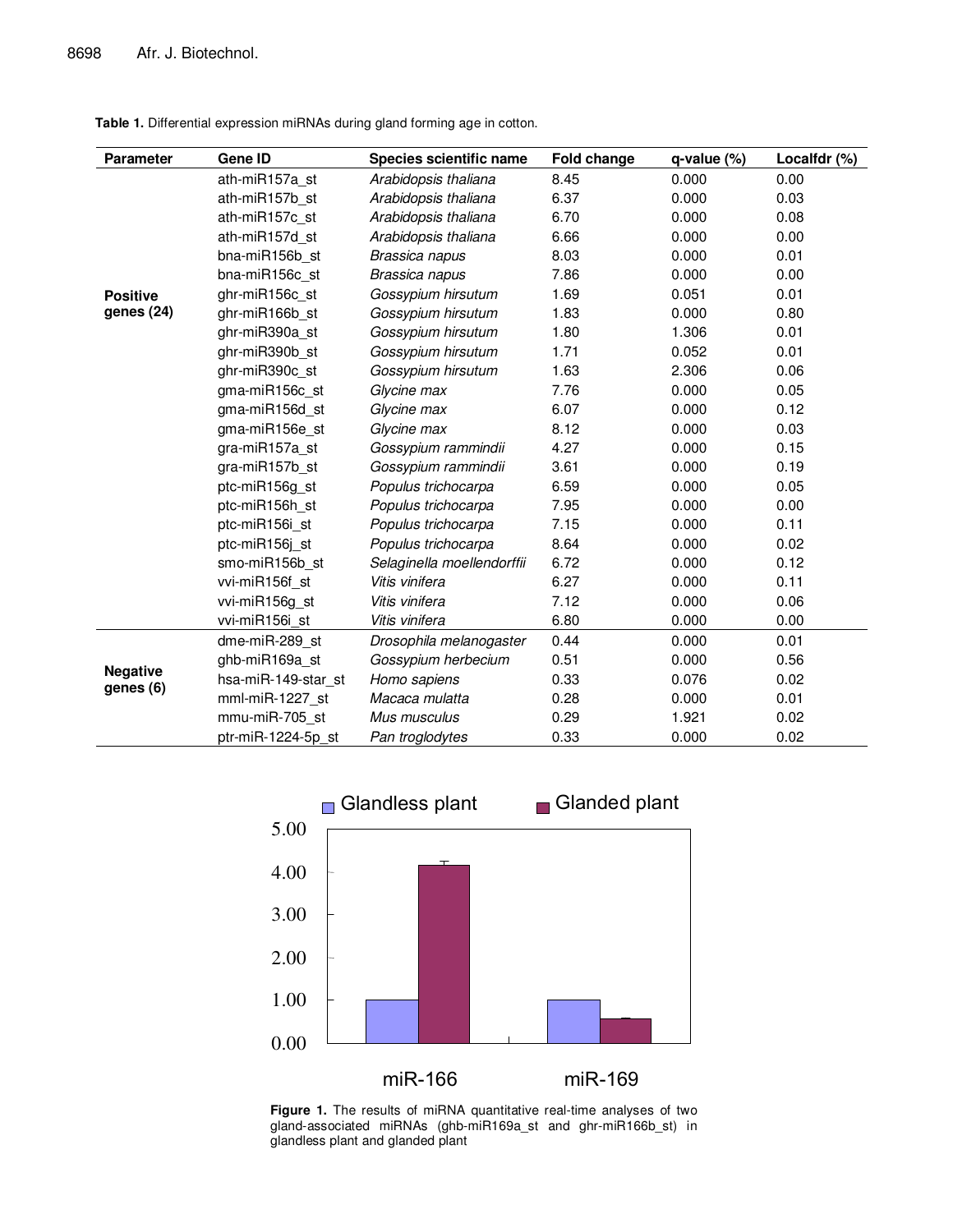

**Figure 2.** Comparison of expression profiles of quantitative RT-PCR (qRT-PCR) and microarray for two miRNAs.

functional annotation of the mRNA sequence of the partial target gene was not available in the database. Thus, we obtained the mRNA sequence that would serve as a probe by searching the encoded protein using BLASTX and predicted the protein function. Most target genes of miRNA are transcription factors or proteincoding genes associated with development and regulation of signal transduction proteins, such as triacylglycerol/steryl ester lipase-like protein, tubulin-binding cofactor C, translation initiation factor and lipid transfer protein. Analysis of the miRNA target genes revealed that they participated in the developmental and multicellular organismal process of cotton. They may also be involved in the plant hormone signaling pathway, growth of leaves, organ regeneration and formation, developmental stages of conversion and small RNA metabolism. Thus, these genes may play important roles in cell differentiation and gland formation in cotton.

# **Conclusions**

We first used the **qRT-PCR** method for quantitative analysis of two microRNAs during gland morphogenesis. The method relies on the primer extension conversion of RNA to cDNA by reverse transcription, followed by realtime quantitative PCR. miRNAs were enriched from total RNA extracted from near-isogenic lines 3 (glandless) and

11 (glanded). Thirty (30) differentially expressed miRNAs were detected using GeneChip and two miRNAs were confirmed by real-time RT-PCR. Correlation of target genes involved in gland formation was predicted by programs and will be further analyzed.

The experiment detected target genes involved in multiple aspects of cell function. The squamosa promoter binding protein-like (SPL) gene family represents a group of structurally diverse genes encoding putative transcription factors found apparently only in plants. These genes show highly diverse genomic organizations and are found scattered over the genome. Some SPL genes are constitutively expressed, while transcriptional activity of others is under developmental control. SPL genes might play a role in the control of plant development. N-acylethanolamine amidohydrolase, triacylglycerol/steryl ester lipase-like protein and lipidtransfer proteins are responsible for metabolism, synthesis and transport of fat, respectively (Gomez et al., 2009). Tubulin binding cofactor C (TBCC) is a folding cofactor that participates in tubulin biogenesis. PHAVOLUTA-like HD-ZIPIII protein participates in any process that modulates the frequency, rate or extent of cellular DNA-dependent transcription. SET domains are associated with histone lysine methylation. Trehalose-6 phosphate synthase like protein and glycine-rich protein, all catalyzes reactions in sugar metabolism. In addition, target genes contain a complex series of basal translation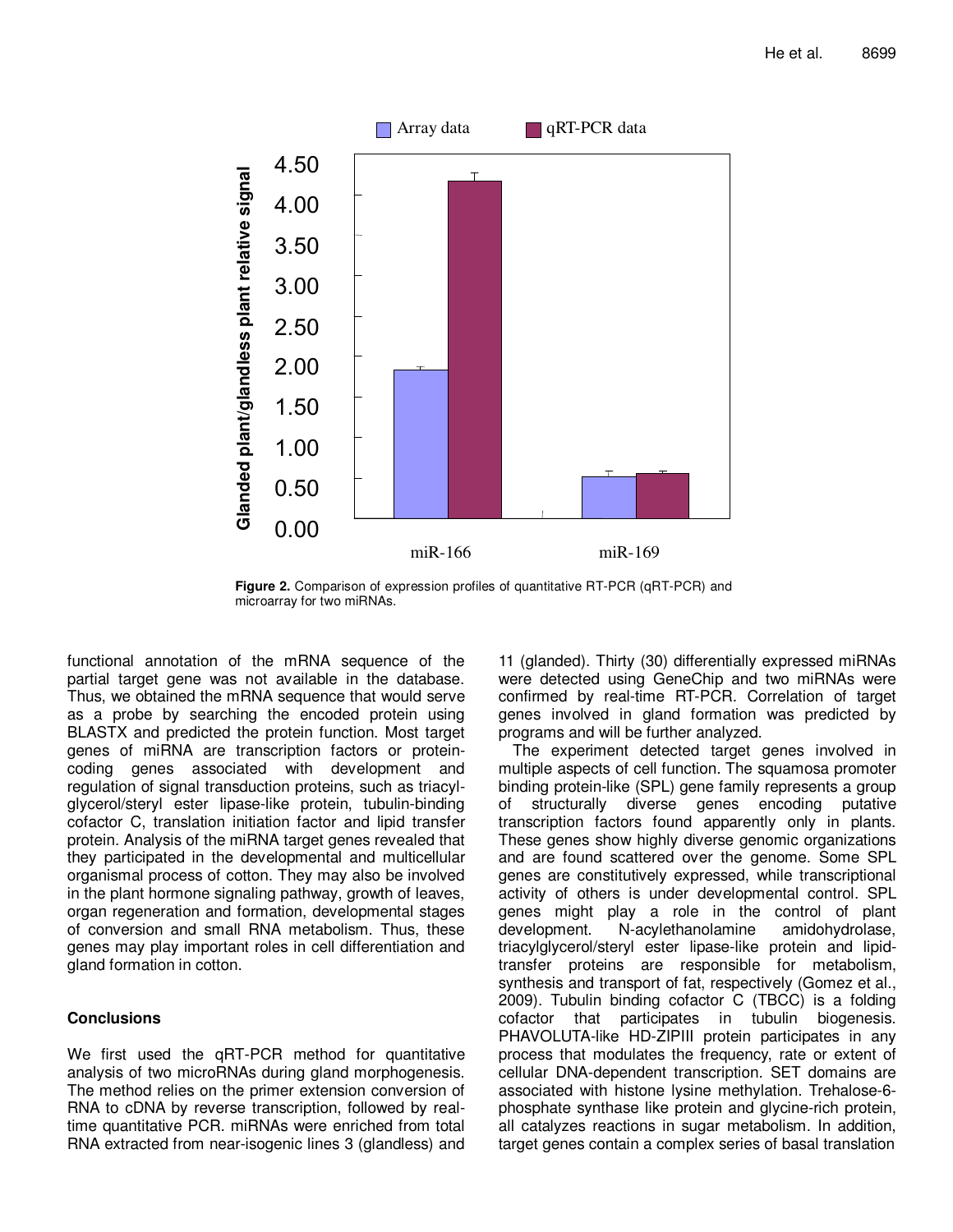| <b>Parameter</b>      | miRNA family   | <b>Target gene</b> | <b>Encoded protein</b>                           |
|-----------------------|----------------|--------------------|--------------------------------------------------|
|                       | miR156         | TC41322            | Annotation not available                         |
|                       | miR157 same as | TC41514            | Annotation not available                         |
|                       | miR156 family  | TC34708            | Squamosa promoter binding protein-like (SPL)     |
|                       |                | TC35884            | <b>SPL</b>                                       |
| Up-regulated<br>genes |                | TC36356            | <b>SPL</b>                                       |
|                       |                | TC38424            | <b>SPL</b>                                       |
|                       |                | CO092899           | <b>SPL</b>                                       |
|                       |                | TC34910            | SPL domain class transcription factor            |
|                       |                | TC31499            | N-acylethanolamine amidohydrolase                |
|                       |                | TC34032            | N-acylethanolamine amidohydrolase                |
|                       |                | TC37796            | Triacylglycerol/steryl ester lipase-like protein |
|                       |                | TC39015            | Transcription factor (TF)                        |
|                       |                | TC35182            | Cryptochrome 1                                   |
|                       |                | BF270515           | Annotation not available                         |
|                       |                | CO120687           | Tubulin binding cofactor C                       |
|                       |                | TC32276            | Translation initiation factor                    |
|                       | miR166         | TC31648            | PHAVOLUTA-like HD-ZIPIII protein                 |
|                       |                | BQ409053           | Lipid transfer protein                           |
|                       |                | TC29068            | Ribonucleotide reductase small subunit           |
|                       |                | TC29418            | SET domain-containing protein                    |
|                       | miR390         | CO115013           | Leucine-rich repeat transmembrane protein kinase |
|                       | miR169         | TC32844            | <b>TF</b>                                        |
|                       |                | CO107474           | Unknown protein                                  |
|                       |                | TC29763            | Nuclear transcription factor Y subunit A-3       |
|                       |                | TC40955            | TF                                               |
|                       |                | TC31014            | <b>TF</b>                                        |
|                       |                | TC36082            | <b>HMILVC</b>                                    |
|                       |                | BG442852           | Annotation not available                         |
|                       |                | AW726500           | Similar to GP                                    |
|                       |                | BM360138           | Neural Wiskott-Aldrich syndrome protein          |
|                       | miR149         | CO077095           | Light sensitive hypocotyls 3                     |
|                       |                | TC31476            | Trehalose-6-phosphate synthase like protein      |
| Down-regulated        |                | TC40663            | Annotation not available                         |
| genes                 |                | AI729425           | Glycine-rich protein                             |
|                       | miR289         | BF271974           | Oleosin                                          |
|                       |                | TC31535            | Chloroplast RNA processing protein-like          |
|                       | miR705         | No hit was found   |                                                  |
|                       |                | TC32682            | BCL-2-associated athanogene 7                    |
|                       |                | TC34306            | 2OG-Fe(II) oxygenase                             |
|                       |                | CF932092           | Zn(II)2Cys6 transcription fact                   |
|                       | miR1224        | CO091949           | Integral membrane Yip1 family protein            |
|                       |                | TC27280            | Translation elongation factor 1A-1               |
|                       |                | TC28087            | Auxin response factor-like protein               |
|                       |                | TC29677            | SINAH1 protein                                   |

**Table 2.** The main target genes and encoded proteins of differentially expressed miRNAs.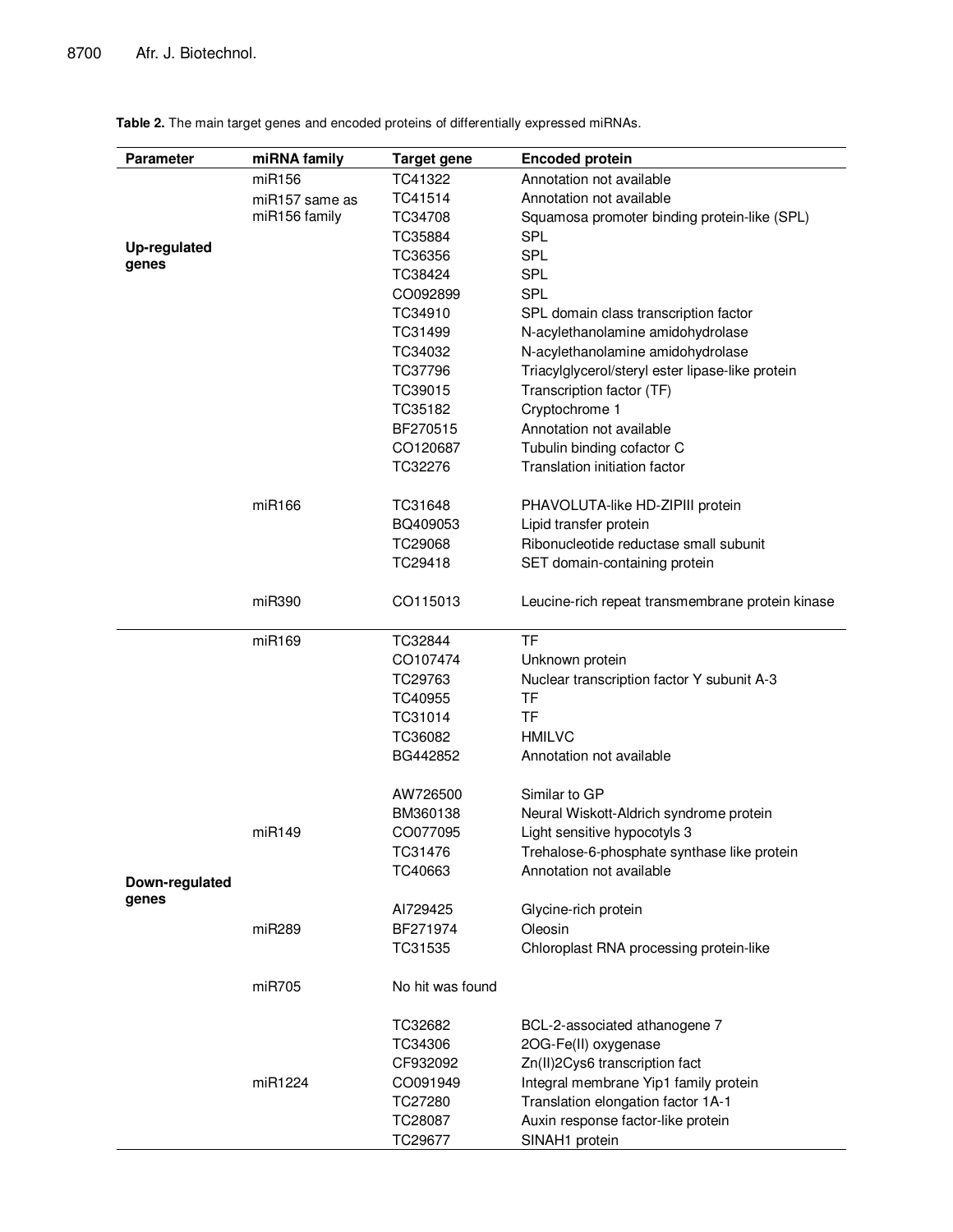**Table 2.** Continue.

|         | TC36333          | Acyltransferase                                                        |
|---------|------------------|------------------------------------------------------------------------|
|         | TC33703          | WD-40 repeat regulatory protein tup1 homolog -<br>Arabidopsis thaliana |
|         | TC36052          | Homeobox protein NK-2 homolog B                                        |
|         | CO094562         | Glycoprotein-like protein                                              |
| miR1227 | No hit was found |                                                                        |

factor. Analysis of the miRNA target genes showed that they participated in the developmental process of gland formation, suggesting that these genes may play important roles in cell differentiation during gland formation.

The results of this study showed the benefits of using the Affymetrix GeneChip miRNA Array platform for global miRNA expression profiling in cotton. However, the quantity of the detected miRNA and target gene mRNA was limited in our study. The mechanism underlying gene silencing of gland morphogenesis in cotton via miRNA regulation is complex. We identified a number of miRNAs specifically expressed during the upland cotton gland forming age. However, the functions and cell type distributions of most of the miRNAs remain unclear. These will be studied further in detail. Future studies should investigate not only miRNAs and their effect on the expression of target genes, but also their influence on protein expression.

These results may be useful in future studies of gene expression that regulates miRNA-169 and -166. They may also provide new information for molecular markerassisted selection, molecular enhancement and candidate gene mining associated with gland traits in cotton. It would be a major breakthrough to convert cotton into both a fibre product and a food crop; it would be a great accomplishment for the sustainable development of agriculture. Studies on the relationship between glands and their secondary inclusions at the molecular level would be one approach to genetically engineer the regulation of the glands and gossypol content (Cai et al., 2010).

# **ACKNOWLEDGEMENTS**

This work was supported by grants from the National Natural Science Foundation of China (No. 31071461 and No. 30771311), Chongqing Municipal Commission of Education(No. KJ110506), Natural Sciences Foundation of Chongqing cstc 2007 BB1328 and BB1329, CQUPT (A2008-04) and Nan'an 2008.

#### **REFERENCES**

Abdurakhmonov IY, Devor EJ, Buriev ZT, Huang LY, Makamov A,

Shermatov SE, Bozorov T, Kushanov FN, Mavlonov GT, Abdukarimov A (2008). Small RNA regulation of ovule development in the cotton plant, G. hirsutum L. BMC Plant Biol., 8(93): 1-12.

- Abdurakhmonov IY, Devor EJ, Huang LY, Buriev ZT, Makamov A, Shermatov SE, Abdukarimov A (2008). Global Annotation of Small RNA and MicroRNA Mature Sequences from Developing Ovules of Gossypium hirsutum L. Cotton Sci., (z1): 24. (Chinese).
- Ash M, Dohlman E (2006). Oil crops situation and outlook yearbook, Electronic outlook report from the Economic Research Service. United States Dept. Agric., Washington
- Cai YF, Mo JC, Zeng Y, Ren WW, Xu Y, Wang SH, Chen F (2003). Cloning of cDNAs of differentially expressed genes in the development of special pigment gland of cotton by suppression subtractive hybridization. J. Beijing Forest. Univ., 25(3): 6-10. (Chinese).
- Cai YF, Xie YF, Liu JG (2010). Glandless seed and glanded plant research in cotton. A review. Agron. Sustain. Dev., 30(1): 181-190.
- Chen W, Tan J, He C (2006). Analysis of miRNAs precursors in arabidopsis genome. J, Chongqing Univ. Posts Telecomm. Nat. Sci., 18(6): 129-134.
- Gomez SK, Javot H, Deewatthanawong P, Jerez IT, Tang YH, Blancaflor EB, Michael KU, Maria JH (2009). Medicago truncatula and Glomus intraradices gene expression in cortical cells harboring arbuscules in the arbuscular mycorrhizal symbiosis. BMC Plant Biol., 9: p. 10.
- Khan BMY, Irfan M, Yousaf R, Ali I, Qaisar U, Maqbool A, Zahoor M, Rashid B, Hussnain T, Riazuddin S (2008). Identification of micro-RNAs in cotton. Plant Physiol. Biochem., 46: 739-751.
- Kwak PB, Wang QQ, Chen XS, Qiu CX, Yang ZM (2009). Enrichment of a set of microRNAs during the cotton fiber development. BMC Genomics, 10: 457.
- Lee RC, Feinbaum RL, Ambros V (1993). The C. elegans heterochronic gene lin-4 encode small RNAs with antisense complementarity to lin-14. Cell, 75(5): 843-854.
- Lu C, Shivakundan ST, Luo S, Haudenschild CD, Meyers BC, Green PJ (2005). Elucidation of the small RNA component of the transcriptome. Science, 309(5740): 1567-1569.
- Lu J, Getz G, Miska EA, Alvarez SE, Lamb J, Peck D, Sweet CA, Ebert BL, Mak RH, Ferrando AA (2005). MicroRNA expression profiles classify human cancers. Nature, 435: 834-838.
- Lusas EW, Jividen GM (1987). Glandless cottonseed: a review of the first 25 years of processing and utilization research. J. Am. Oil Chem. Soc., 64(6): 839-854.
- Pang M, Woodward AW, Agarwal V, Guan X, Ha M, Ramachandran V, Chen X, Triplett BA, Stelly DM, Chen ZJ (2009). Genome-wide analysis reveals rapid and dynamic changes in miRNA and siRNA sequence and expression during ovule and fiber development in allotetraploid cotton (Gossypium hirsutum L.). Genome Biol., 10(11): R122.
- Raymond CK, Roberts BS, Garrett EP, Lim LP, Johnson JM (2005). Simple, quantitative primer-extension PCR assay for direct monitoring of microRNAs and short-interfering RNAs. RNA, 11: 1737- 1744.
- Ruan MB, Zhao YT, Meng ZH, Wang XJ, Yang WC (2009). Conserved miRNA analysis in Gossypium hirsutum through small RNA sequencing. Genomics, 94(4): 263-268.
- Slack FJ, Basson M, Liu Z, Ambros V, Horvitz HR, Ruvkun G (2000). The lin-41 RBCC gene acts in the C. elegans heterochronic pathway